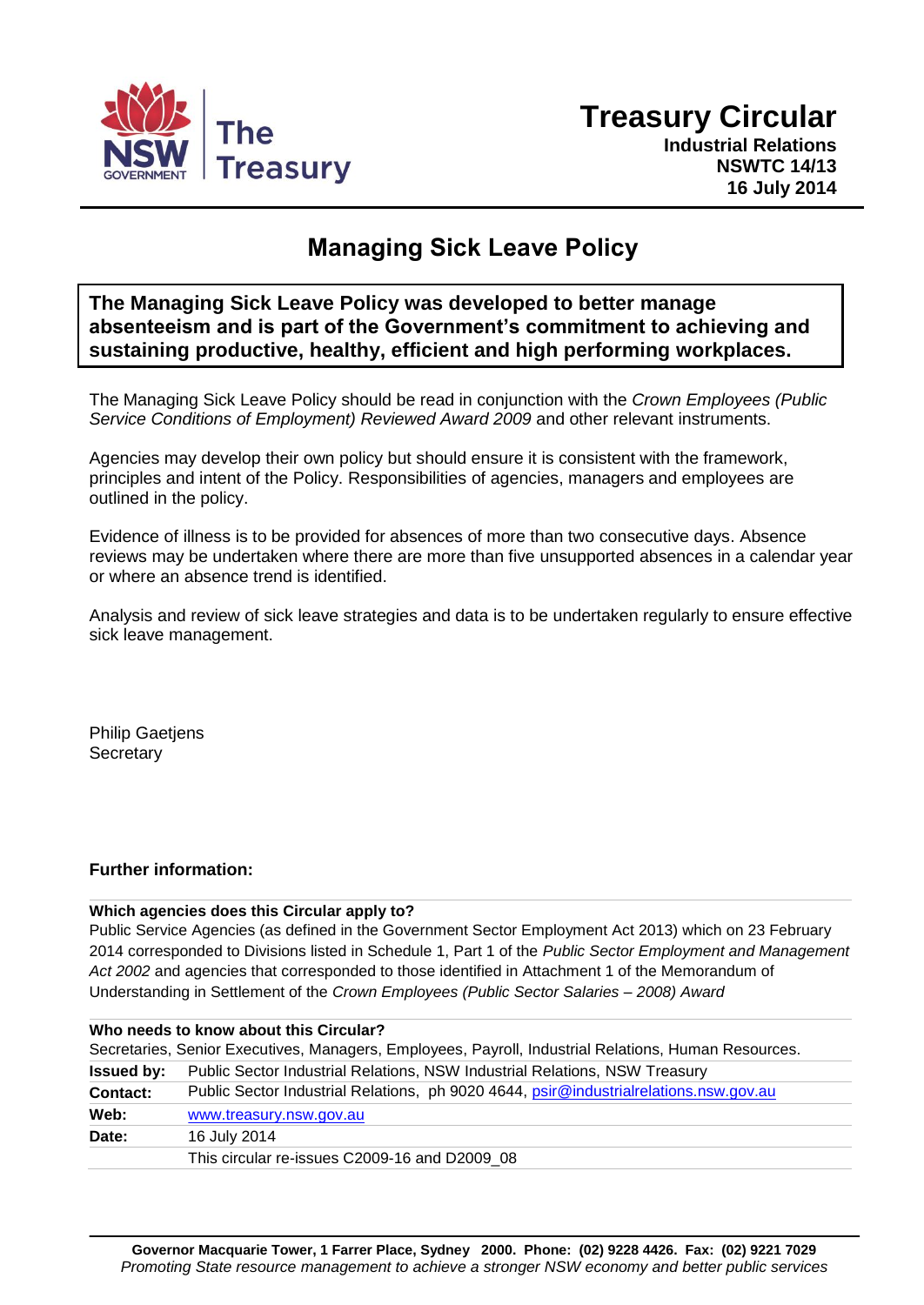

# **Managing Sick Leave Policy**

# **Executive Summary**

Managing Sick Leave Policy has been developed to better manage absenteeism and is part of the Government's commitment to achieving and sustaining productive, healthy, efficient and high performing workplaces.

Evidence of illness is to be provided for absences of more than two consecutive days, and absence reviews may be undertaken where there are more than five unsupported absences in a calendar year or where an absence trend is identified.

Analysis and review of sick leave strategies and data is to be undertaken regularly to ensure effective sick leave management.

The responsibilities of agencies, managers and employees are outlined in the policy.

Agencies may develop their own policy but should ensure it is consistent with the framework, principles and intent of the Policy.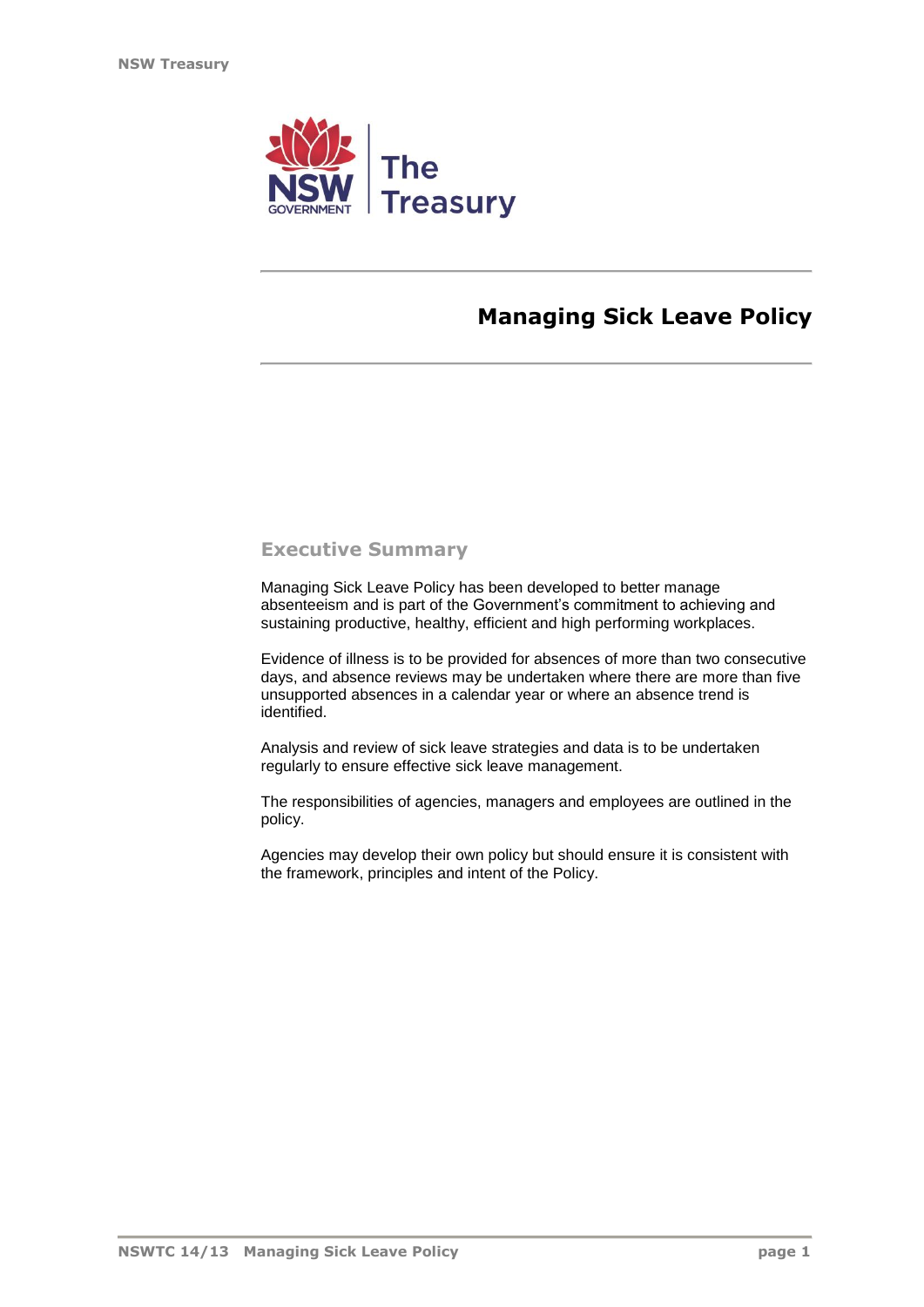# **Contents:**

| <b>Executive Summary</b>                                  | 1  |
|-----------------------------------------------------------|----|
| <b>The Policy</b>                                         | 3  |
| <b>Policy Statement</b>                                   | 3  |
| Application                                               | 3  |
| Industrial instruments                                    | 3  |
| Consultation with unions                                  | 3  |
| <b>Grievance Procedures</b>                               | 3  |
| Related policies, procedures and legislation              | 4  |
| <b>Responsibilities of Employees</b>                      | 4  |
| Notification procedures                                   | 5  |
| Applications for sick leave                               | 5  |
| Evidence of illness                                       | 5  |
| Medical appointments                                      | 5  |
| Failure to comply with policy                             | 6  |
| <b>Responsibilities of Managers</b>                       | 6  |
| Managing absences                                         | 6  |
| Agency discretion                                         | 7  |
| Support for employees                                     | 7  |
| Monitoring absences                                       | 7  |
| Procedures for dealing with unacceptable absences         | 8  |
| Step 1 – Trigger points for absence review                | 8  |
| Step 2 - Formal Counselling                               | 8  |
| Step 3 - Sanctions                                        | 9  |
| Medical assessments                                       | 9  |
| Medical appointments and treatments                       | 9  |
| Managing longer term injury/illness                       | 9  |
| Health risks to employees and the public                  | 10 |
| <b>Responsibilities of Agencies</b>                       | 10 |
| Commitment and accountability                             | 10 |
| Confidentiality                                           | 10 |
| <b>Information Systems</b>                                | 10 |
| Targets and benchmarks                                    | 11 |
| Development of targeted strategies                        | 11 |
| Preventative and early intervention programs              | 11 |
| <b>Healthy Workforce Program</b>                          | 11 |
| Employee Assistance Program                               | 11 |
| Review of industrial arrangements                         | 12 |
| Analysis and review of performance                        | 12 |
| Crown Employees (Public Service Conditions of Employment) | 13 |
| Reviewed Award 2009 - Clause 79 Sick Leave                |    |

**Page**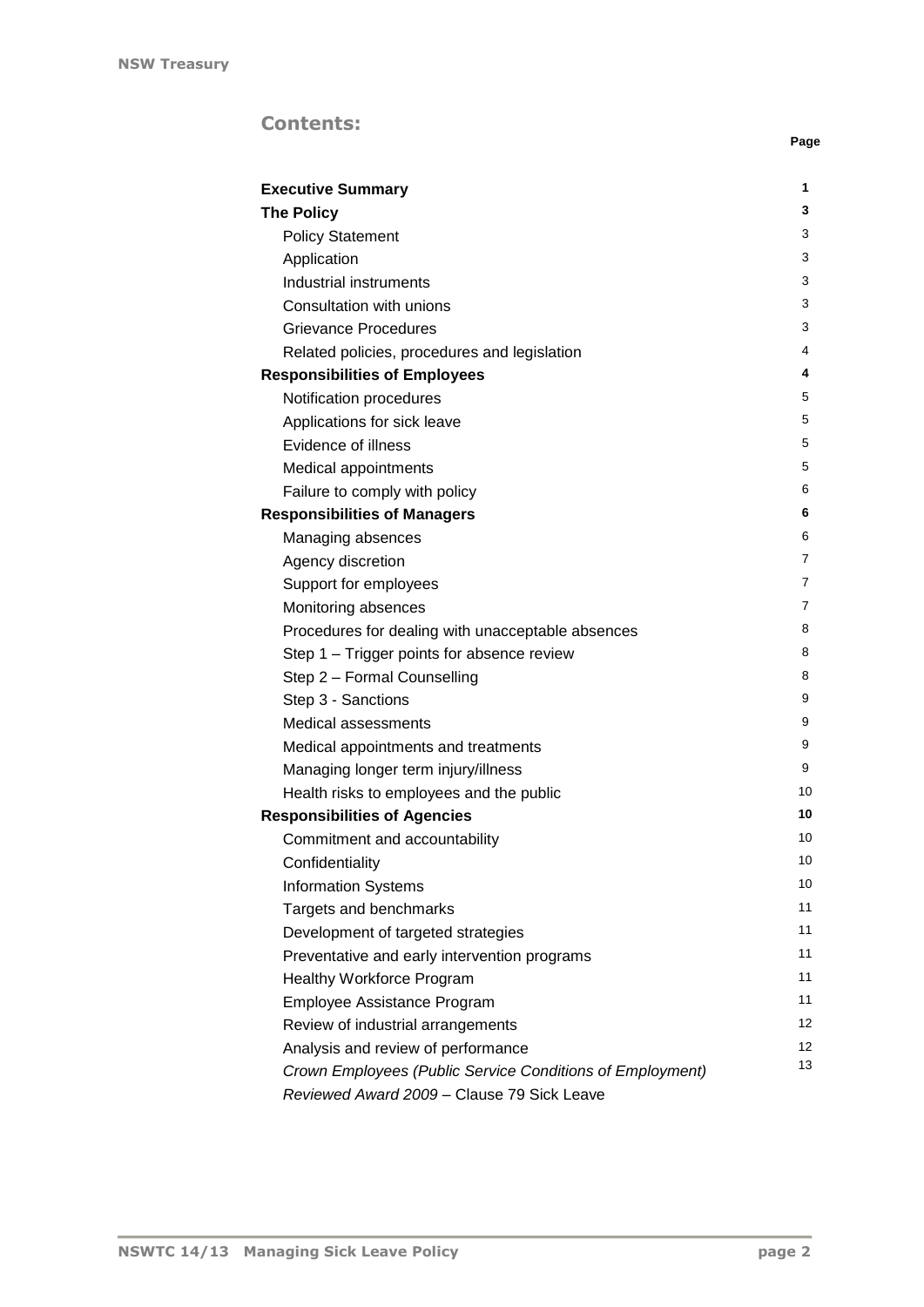# **The Policy**

### **Policy Statement**

This policy has been developed to assist agencies to better manage absenteeism in the workplace pursuant to the Memorandum of Understanding in settlement of the *Crown Employees (Public Sector - Salaries 2008) Award.* This policy outlines:

a framework to assist managing absenteeism

the responsibilities of employees, and

the broader responsibilities of agencies.

Managing absenteeism is part of the Government's commitment to the broader goals of achieving and sustaining productive, healthy, efficient and high performing workplaces. Agencies must ensure the health, safety and wellbeing of their employees as well as training managers and briefing employees about their responsibilities.

Agencies may develop their own policies, provided they are consistent with the framework, principles and intent of this policy.

#### **Application**

This policy applies to Public Service Agencies (as defined in the Government Sector Employment Act 2013) which on 23 February 2014 corresponded to Divisions listed in Schedule 1, Part 1 of the *Public Sector Employment and Management Act 2002* and agencies that corresponded to those identified in Attachment 1 of the Memorandum of Understanding in Settlement of the *Crown Employees (Public Sector Salaries – 2008) Award.*

### **Industrial instruments**

This policy should be read in conjunction with the relevant industrial instrument and in the event of an inconsistency the condition outlined in the relevant award will prevail.

An agency may grant leave to cover a range of circumstances in accordance with the relevant industrial instrument, for example, the *Crown Employees (Public Service Conditions of Employment) Reviewed Award 200*9 or other agency specific industrial instruments.

Paid sick leave is not generally provided to casual employees unless provided for in the relevant industrial instrument.

### **Consultation with unions**

Engagement with employees and their representatives is integral to successful absence management. Appropriate consultation with the relevant union(s) must be undertaken when proposing changes to an agency's absence management policy or a condition of employment.

#### **Grievance procedures**

All work related concerns and grievances must be managed in accordance with the agency's grievance and dispute resolution procedures.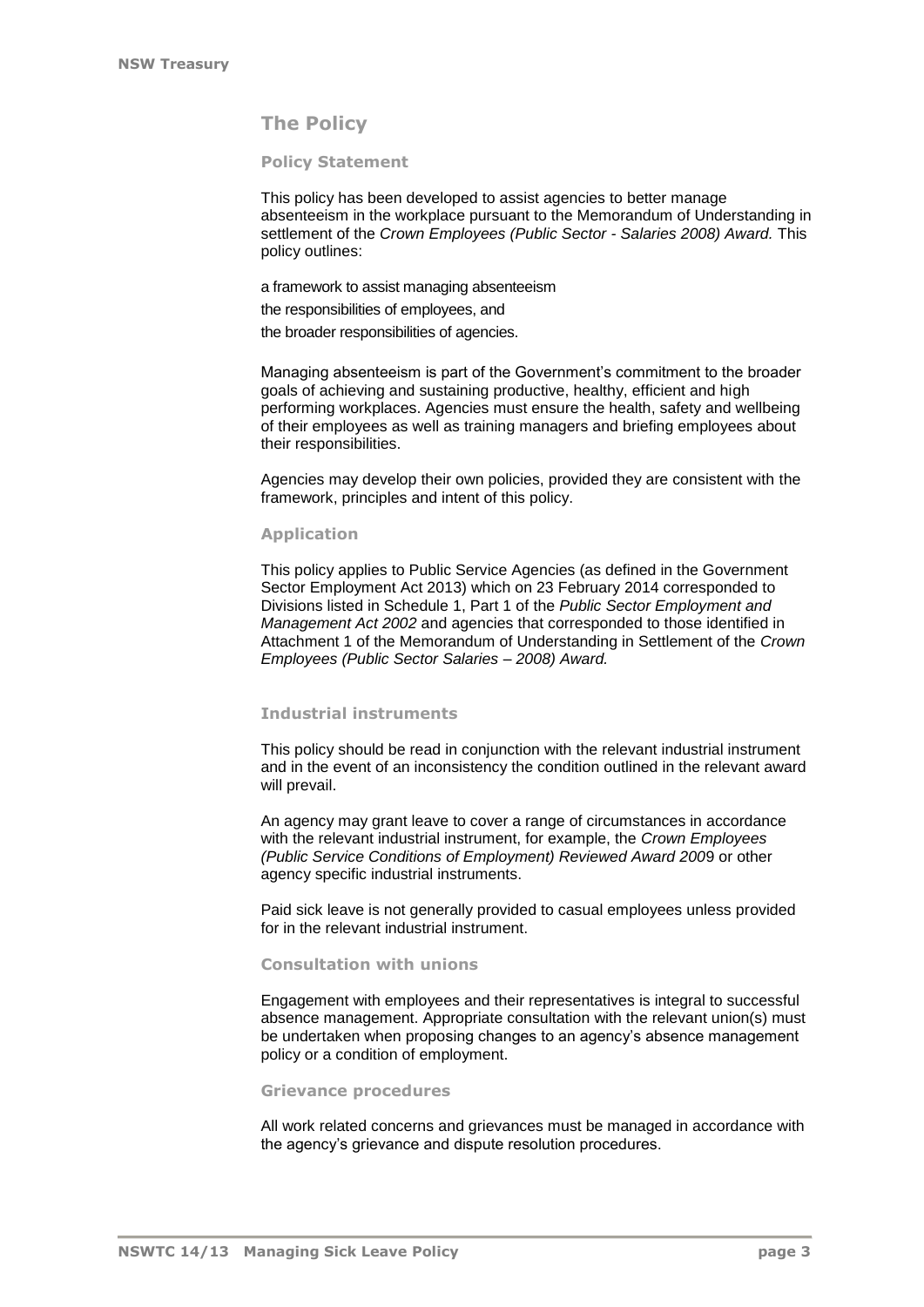## **Related policies and procedures**

Other related policies and procedures include:

- TC14/22 [15 Working arrangements in an influenza pandemic](http://www.dpc.nsw.gov.au/publications/memos_and_circulars/ministerial_memoranda/2007/m2007-15_working_arrangements_in_an_influenza_pandemic)
- Memorandum 2007 [02 Dignity and Respect: Policy and Guidelines](http://www.dpc.nsw.gov.au/publications/memos_and_circulars/ministerial_memoranda/2007/m2007-02)  [on Preventing and Managing Workplace Bullying](http://www.dpc.nsw.gov.au/publications/memos_and_circulars/ministerial_memoranda/2007/m2007-02)
- Circular 2007 [48 Leading Well: The role of leadership in improving](http://www.dpc.nsw.gov.au/publications/memos_and_circulars/circulars/2007/c2007-48_leading_well_the_role_of_leadership_in_improving_the_prevention_and_management_of_psychological_injury)  [the prevention and management of psychological injury](http://www.dpc.nsw.gov.au/publications/memos_and_circulars/circulars/2007/c2007-48_leading_well_the_role_of_leadership_in_improving_the_prevention_and_management_of_psychological_injury)
- Circular 2007 [39 A Healthy Workforce: policy on improving the health](http://www.dpc.nsw.gov.au/publications/memos_and_circulars/circulars/2007/c2007-39) [and well being of public sector employees](http://www.dpc.nsw.gov.au/publications/memos_and_circulars/circulars/2007/c2007-39)
- **TC14/20** Privacy guidelines on disclosure of information during [industrial consultation](http://www.dpc.nsw.gov.au/publications/memos_and_circulars/circulars/2007/c2007-27)
- Circular 2003 37 Occupational Stress [Hazard Identification and Risk](http://www.dpc.nsw.gov.au/publications/memos_and_circulars/circulars/2003/c2003-37)  [Management Strategy](http://www.dpc.nsw.gov.au/publications/memos_and_circulars/circulars/2003/c2003-37)
- Circular 98 [103 Premier's Department Performance Management](http://www.dpc.nsw.gov.au/publications/memos_and_circulars/circulars/1998/c1998-103)  [Policy and Guidelines](http://www.dpc.nsw.gov.au/publications/memos_and_circulars/circulars/1998/c1998-103)
- Circular 98 [80 Mature Workforce : Policy and Guidelines](http://www.dpc.nsw.gov.au/__data/assets/pdf_file/0018/1566/MatureWorkforce.pdf)

## **Related legislation**

*Industrial Relations Act 1996 Government Sector Employment Act 2013 Government Sector Employment Regulation 2014, s. 33 & 35. Work Health and Safety Act 2011 Health Records and Information Privacy Act 2002 (HRIP Act)*

## **Responsibilities of Employees**

Employees need to understand that:

- **if they are fit they must come to work**
- genuine sickness will be dealt with sympathetically and they should be fit before returning to work
- sick leave is a condition of employment that enables an employee to recover from an illness without loss of pay
- sick leave is available for caring purposes for a family member and that the same requirements for the provision of evidence apply as if it were any other type of sick leave
- they need to report the absence appropriately
- providing evidence of illness is required
- sick leave which is not legitimate places additional burdens on other employees
- reasonable precautions should be taken to guard against illness and injury and to ensure a safe workplace
- personal affairs should be attended to during off duty hours, with appropriate approved leave, or where available through the use of flexible working hours arrangements.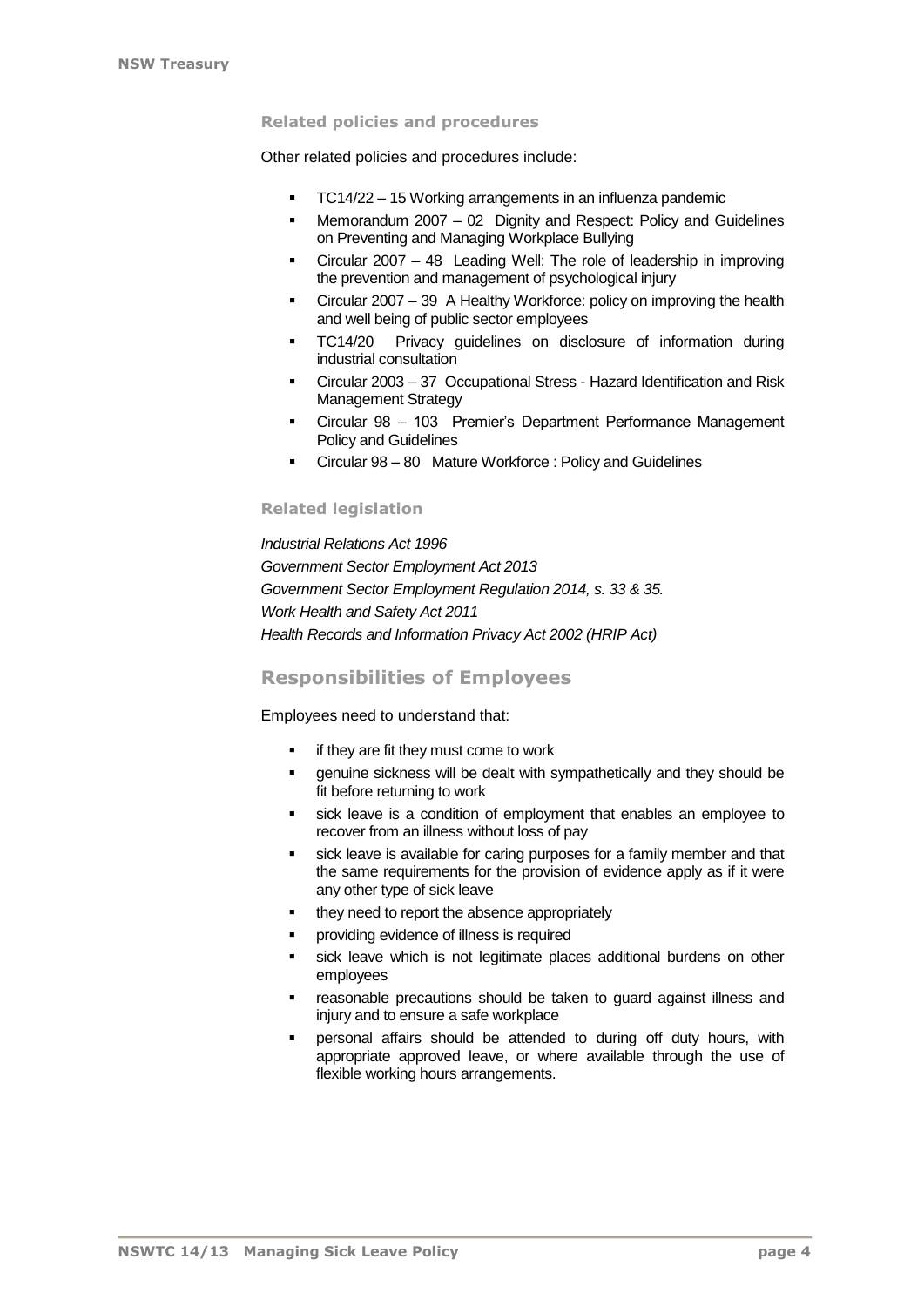### **Notification procedures**

Payment for sick leave is subject to the employee reporting the absence appropriately. Agencies must clearly communicate to employees procedures for the notification of absences. Agencies may establish more specific reporting arrangements to suit their requirements but they must ensure all employees are aware of their obligations and the implications of not meeting them.

This should include:

- who to contact and the acceptable mode in which contact should be made. For example, by telephone.
- the expected timeframe to make contact. This must be done as close to the employee's starting time as possible and should reflect operational requirements, for instance, specific arrangements may be required where backfilling a shift is required.
- what particular information is required, such as the nature of the illness or injury and the estimated duration of the absence.
- **•** what evidence is expected (if required).

#### **Absence from duty for more than two consecutive working days**

An application for sick leave of more than two consecutive days must be supported by evidence of illness.

#### **Absence from duty of more than five unsupported days**

Employees taking more than five days of unsupported sick leave per annum may be required to provide evidence of illness each time they take sick leave for the remainder of the calendar year.

### **Applications for sick leave**

Applications for sick leave must be submitted as soon as practicable employee's return to work. The application must be submitted on or through a prescribed application form or system to be approved. Where required, evidence of illness must be provided.

If an employee is concerned about disclosing the nature of the illness to their manager they may elect to have the application for sick leave dealt with confidentially by an alternate manager or the human resources section of the agency.

#### **Evidence of illness**

Payment for sick leave is subject to the employee, where required, providing evidence of illness which should indicate the nature of the illness or injury and the estimated duration of the absence.

- For absences up to one week evidence of illness may be provided by a medical practitioner, or registered dentist, optometrist, chiropractor, osteopath, physiotherapist, oral and maxillo facial surgeon or, at the Agency Head's discretion, another registered health services provider.
- Absences that exceed one week must be supported by evidence of illness from a registered medical practitioner, or
- At the Agency Head's discretion other forms of evidence that satisfy that an employee had a genuine illness.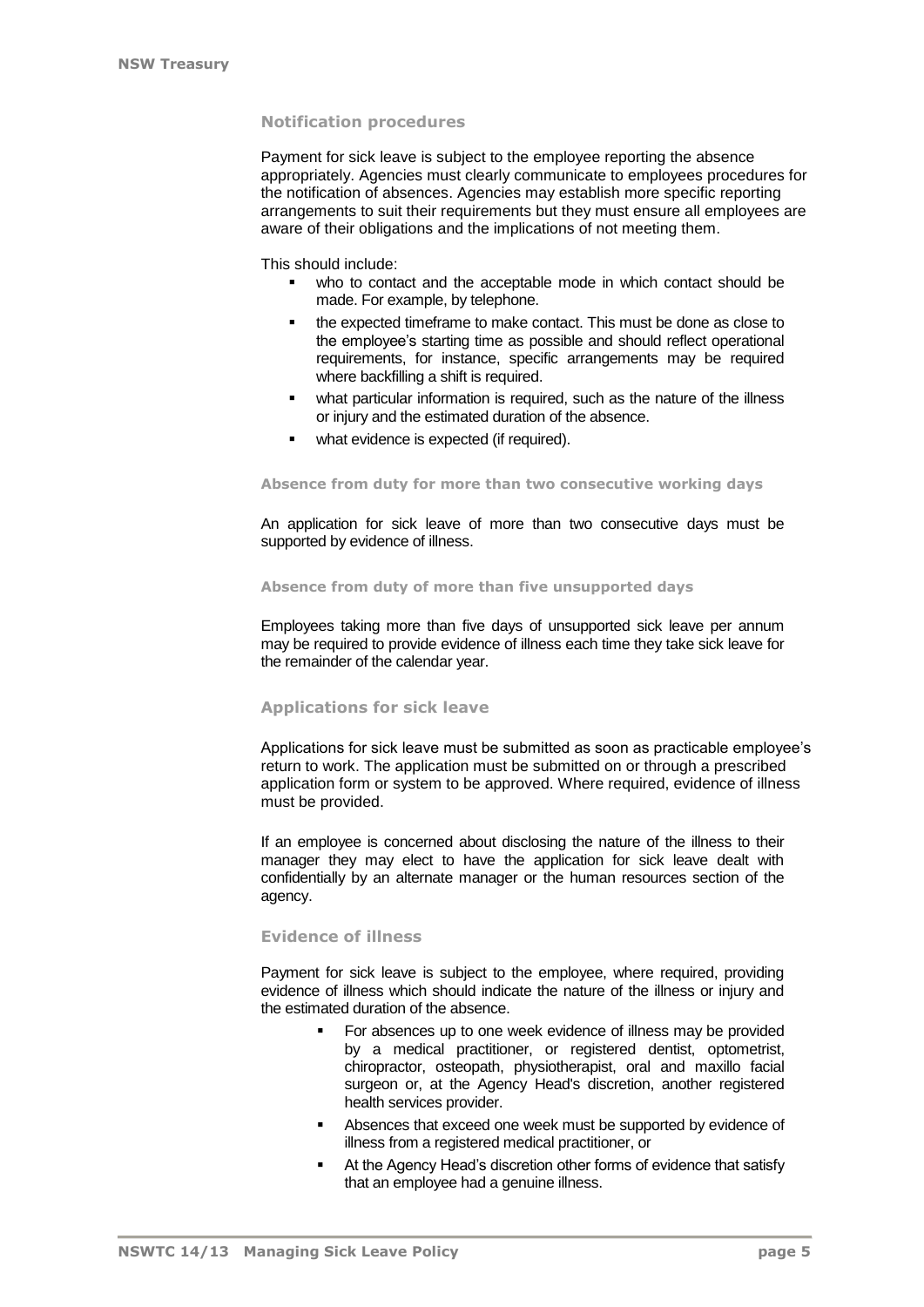Employees not covered by the *Crown Employees (Public Service Conditions of Employment) Reviewed Award* 2009 should refer to the relevant industrial instrument. For employees covered by other industrial instruments, agencies may implement similar arrangements unless it would be contrary to award provisions.

Flexible working arrangements are provided to allow employees greater flexibility in dealing with workloads, work deadlines and the balance between work and family life. Where available, employees should use flexible working hours to attend appointments that fall during work hours. If this is not possible and sick leave is sought, the employee must provide evidence in accordance with this policy.

## **Failure to comply with policy**

From time to time managers are required to request information or interview employees to establish whether there is non-compliance with this policy or an inappropriate use of sick leave. If confirmed, procedures may be put in place and can include formal counselling, a medical assessment, participation in a return to work program where appropriate or as a last resort sanctions to be decided by the Agency Head in accordance with existing agency policies.

# **Responsibilities of Managers**

## **Managing absences**

To manage sick leave in an effective and sensitive manner, managers need to:

- **understand what procedures need to be followed and apply them fairly** and transparently.
- understand that the majority of applications for sick leave are for genuine sickness and need to be dealt with sympathetically.
- understand that discretion is available to apply flexibility in considering each employee's individual circumstances.
- use information management systems to monitor, measure and analyse sick leave data/information.
- **identify options, strategies and support available to manage absences** when they occur.
- develop return to work plans where appropriate and conduct effective return to work interviews.
- recognise and act on underlying causes that may have contributed to the absence.
- understand that flexible working hours arrangements, where available, are provided to allow employees greater flexibility in dealing with workloads, work deadlines and the balance between work and family life.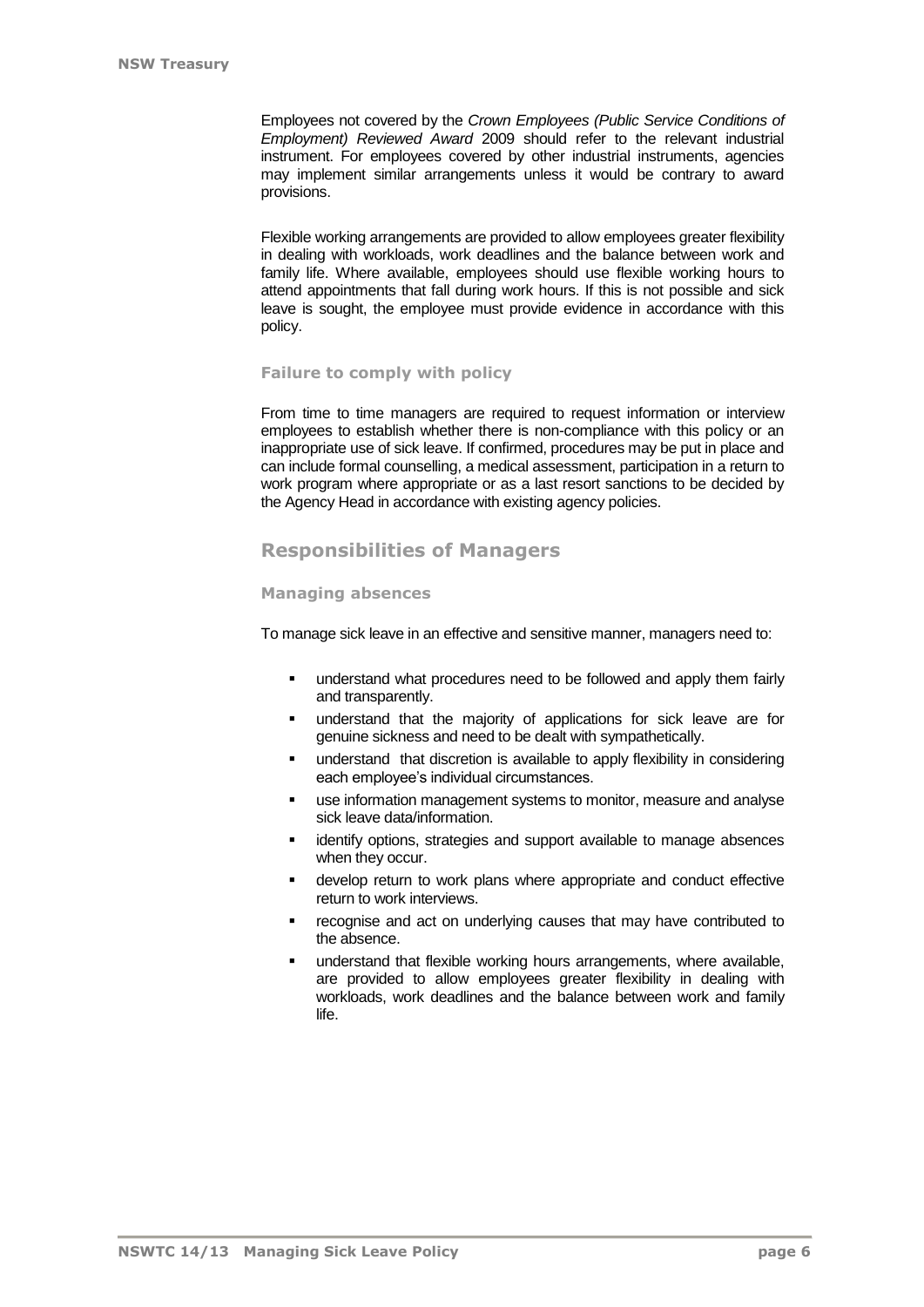## **Agency Discretion**

Agency discretion is generally available to enable flexibility when considering each employee's individual circumstances. For instance:

- where an employee has regular treatment or an ongoing illness or condition an agency may opt to waive the requirement to provide evidence for each absence after the initial condition has been substantiated
- where an employee in a regional area faces genuine difficulties in accessing a medical practitioner**,** an agency may opt to accept other evidence such as a statutory declaration where a medical certificate from a registered medical practitioner would normally be required. This may be on an occasion by occasion basis, or as an ongoing arrangement
- accepting backdated medical certificates.

## **Support for employees**

Induction for all employees must outline:

- **a** expectations regarding attendance generally
- the sickness absence procedures that apply to them
- **•** how to report an illness related absence
- **•** what evidence they need to provide
- other related policies, and
- access to flexible work arrangements as applicable.

### **Monitoring absences**

It must be made clear who is responsible for monitoring individual employee's absences. In most cases line managers will be responsible for day to day management, with accruals and entitlements monitored by the agency's human resource area.

To assist managers, information management systems should, where possible, provide for automated notifications about specific actions that need to be undertaken, for example:

- **EXECT** advise when certificates will be required for future absences
- **initiate absence review trigger points**
- alert a line manager when an employee has patterns of absence when taking sick leave.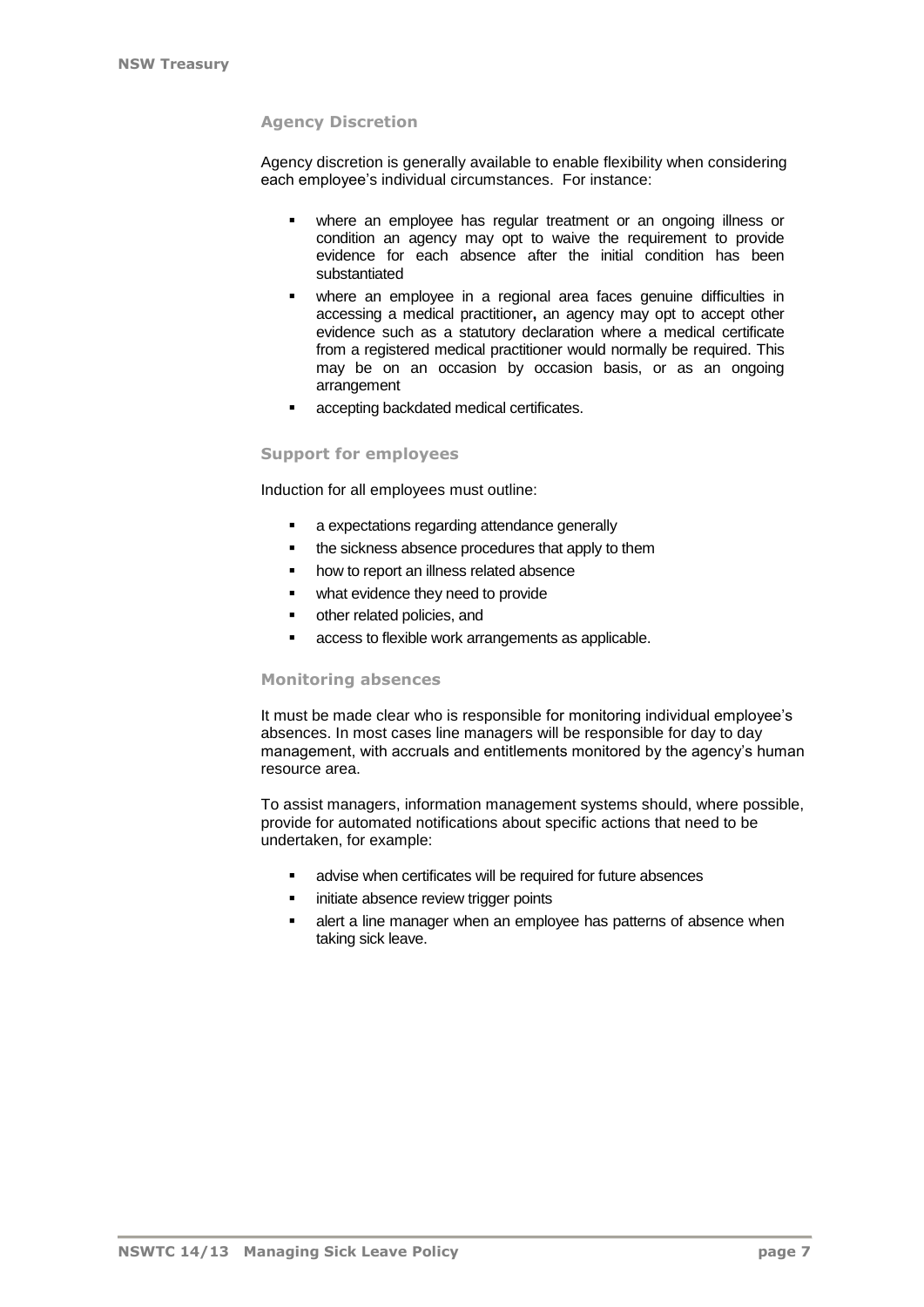### **Procedures for dealing with unacceptable absences**

**Step 1 – Trigger points for absence review need to be established and may include the following:**

- frequent unsupported absences five cumulative days of unsupported sick leave in a calendar year.
- an absence trend for example sick leave absences taken just before or just after Mondays and Fridays, public holidays, recreation leave and/or rostered days off or flex leave or following an employee formally indicating departure by redundancy, resignation or retirement.
- repeated failure to adequately notify an absence.

The manager should review the overall leave record and the reasons for and patterns of absence.

Where inappropriate use of sick leave is suspected or excessive amounts of sick leave are being taken, the manager should interview the employee to identify if there are any underlying causes for absences.

Attempts should be made to resolve any identified problems and a course of action appropriate to the circumstances determined. This may include:

making reasonable adjustments to work practices re-enforcing this policy reminding the employee of the required procedures to notify absences imposing additional requirements for evidence of illness.

**Step 2 – Formal counselling will be required when:**

inappropriate use of sick leave is suspected, and/or the employee continues to have an unsatisfactory sick leave record, and/or failure to adequately notify an absence continues.

The formal counselling session should:

- occur as soon as possible following the absence/failure to notify
- explore any underlying reasons for non-compliance
- discuss possible solutions
- set targets for improving attendance and/or notification of illness
- detail the consequences of a continued unsatisfactory sick leave record or failing to adequately notify an absence
- **fully inform the employee of their obligations at the end of the session**
- **•** be summarised in writing and a copy provided to the employee within one week of the counselling session.

A support person (such as a union delegate or colleague) can accompany the employee in the counselling session.

A review meeting should be scheduled down the track to determine whether targets have been met.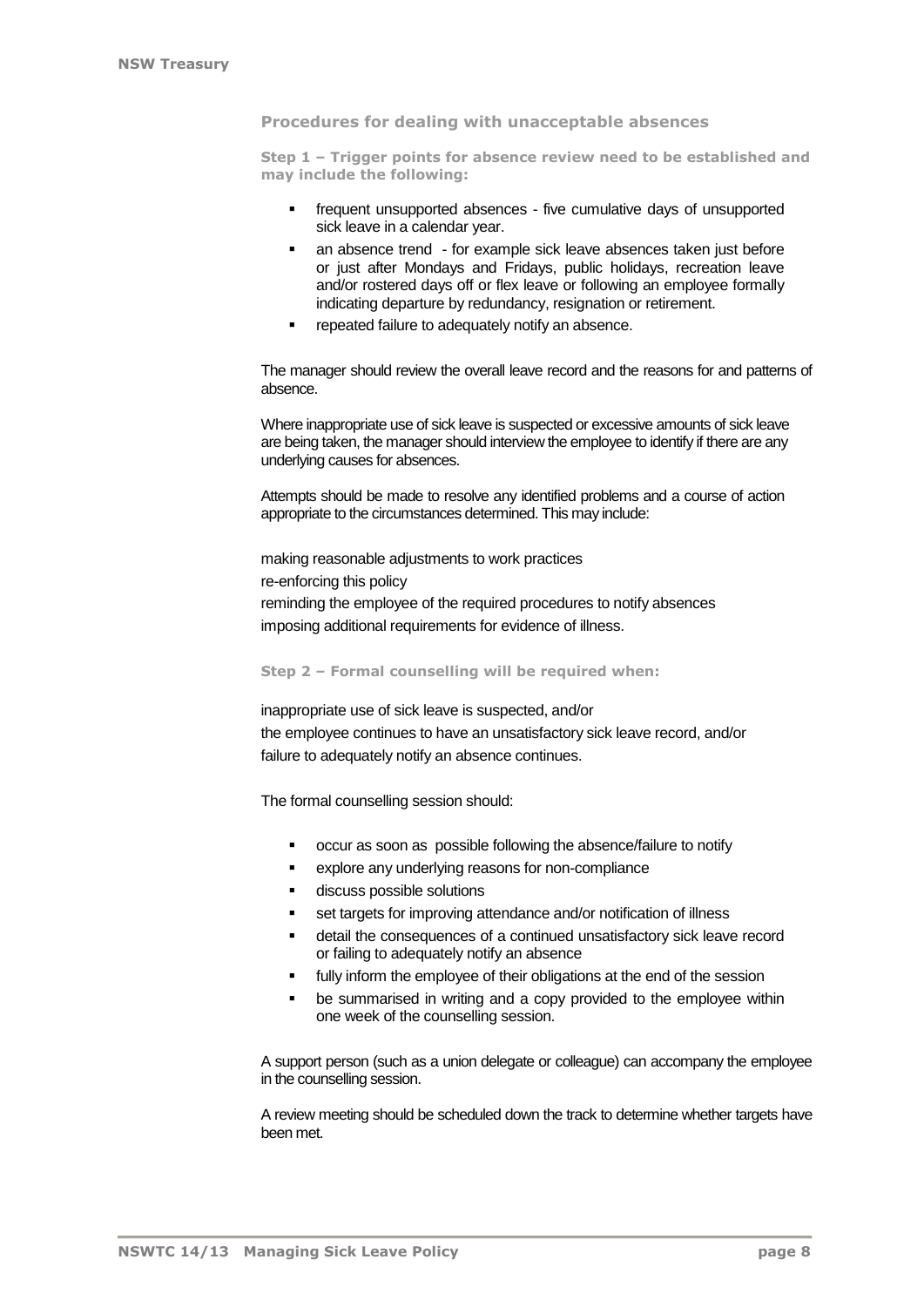#### **Step 3 – Sanctions**

Where inappropriate use of sick leave is established and the unsatisfactory sick leave record or failure to adequately notify an absence continues after formal counselling, the Agency Head or their delegate may consider applying sanctions. The type of sanction is a matter for the Agency Head or their delegate to determine in accordance with an established agency policy and could include deferment of an increment or introduction of standard hours for a specified period.

## **Medical assessments**

If an employee's absence will continue or is likely to continue for a period in excess of two months an agency should give active consideration to referring them for a medical assessment. This action should be taken before available sick leave is exhausted. A medical assessment may be required to provide:

- an independent second opinion on a period of claimed sick leave or frequent or recurrent sick leave
- **advice on the effects of an injury or illness and how best to safely return** the employee to work (for example, how to manage the effects, or whether the employee requires restricted or alternative duties while recovering)
- advice on whether there are long term health issues affecting an employee's ability to continue in a particular job.

### **Medical appointments and treatments**

Where an employee has a medical condition that requires regular treatment and uses sick leave of short duration, all consequential absences can be aggregated for the purpose of debiting against leave credits. Sick leave may be granted to cover attendance at treatments only when the Agency Head is satisfied that:

- an appointment could not be obtained outside hours, or
- flexible arrangements were not available or could not be used to attend appointments during work hours, or
- **•** treatment was urgently needed.

#### **Managing longer term injury illness**

Managers should make early and regular contact with employees on longer term absences. Flexible strategies to facilitate a smooth transition to work should be explored and may include:

- **part time work**
- **the use of rehabilitation providers and other occupational health** services
- **FX** return to work programs established in consultation with the employee and a medical practitioner to help them return to normal duties (even if the illness/injury is not work related)
- **EXECT** alternative or modified duties either in an employee's substantive position or another work area
- working from home (for example, facilitating remote access)
- **a** medical examination to give advice on the effects of the injury or illness and how best to facilitate a return to work
- re-training for new skills/job if the condition is permanent.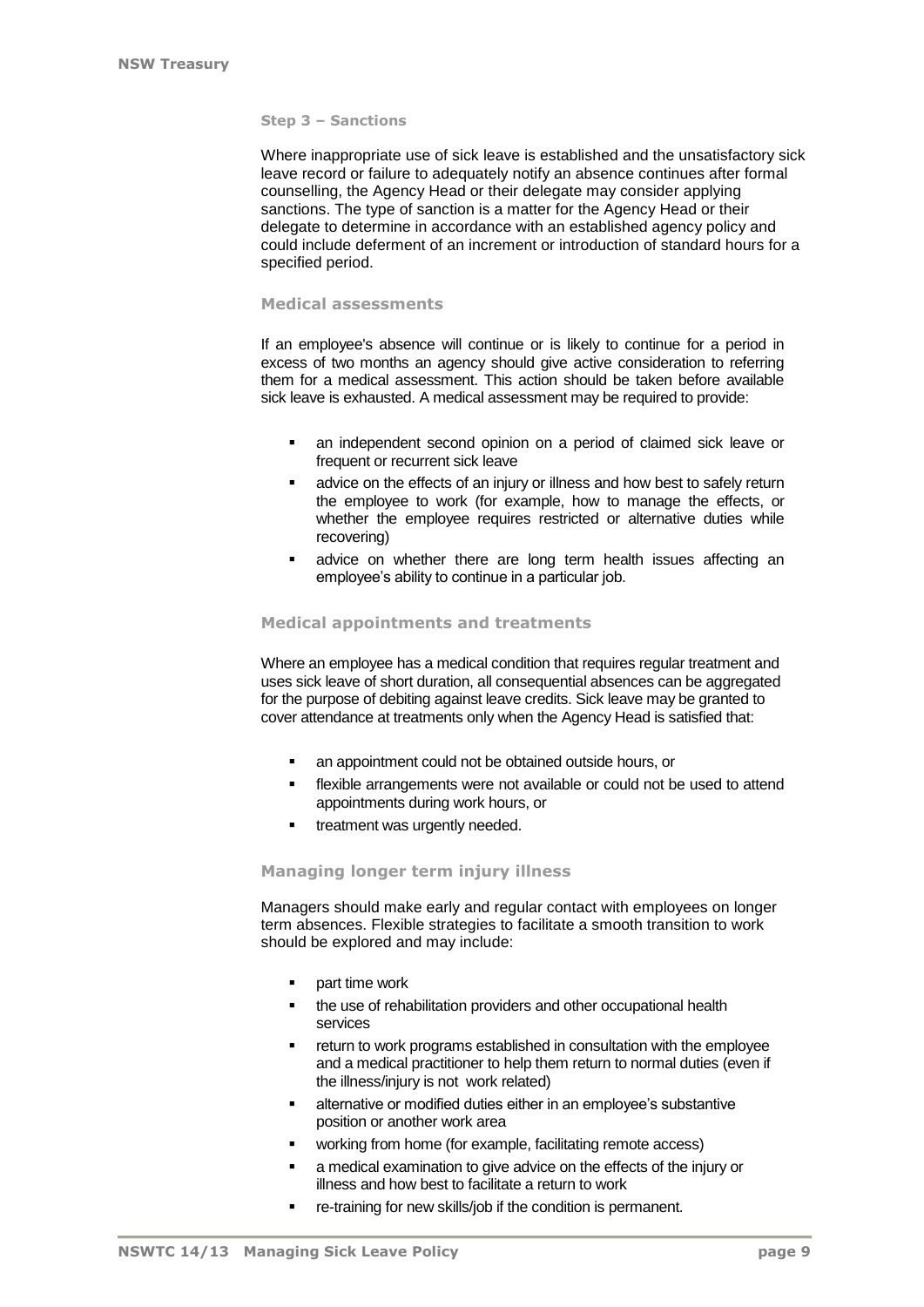### **Health risks to employees and the public**

Where there are health risks to employees or the public, a direction may be given for an employee to cease duty on special leave pending a medical assessment.

## **Responsibilities of Agencies**

#### **Commitment and accountability**

All agencies are required by law to provide a safe and healthy working environment and an agency's attendance management policy is part of that commitment to all employees' health, safety and welfare.

The Agency Head has the ultimate responsibility for making sure that work activities are safe. To achieve this they need to ensure that attendance management is adopted throughout the organisation. Managers have specific accountabilities and responsibilities for managing sick leave and attendance.

Ongoing high level and visible organisational support is needed for an attendance management program to succeed, particularly for dealing with issues that are organisational rather than individual.

## **Confidentiality**

Agencies must ensure that all records concerning an individual employee's sick leave are secure against loss, unauthorised access, modification and/or other misuse.

Agencies must ensure that:

- positions are identified that have authority to access records
- **information management systems are secure and backed up**
- **filing cabinets are lockable**
- care be taken when transmitting records
- **•** records are sealed before transportation
- employees understand that breaches of confidentiality may give rise to disciplinary action.

## **Information Systems**

Agencies must develop, analyse and maintain sick leave data. In developing strategies to improve attendance, agencies need to analyse absence levels and identify trends and 'hotspots', and the reasons behind them. This will then enable relevant targeted strategies to be developed. Recording and reporting of absences where possible should be in 'real time' so managers can monitor absences, take action and give support at agreed trigger points.

Reliable attendance data is the key to identifying trends and 'hot spots'. Information systems should support attendance management by:

- providing timely, accurate and reliable information that can be formatted in user friendly reports
- **EXEDEE Allowing managers to readily interpret data and identify problem areas**
- **•** containing appropriate diagnostic tools
- **EXECTE FIGHTS** enabling reporting on progress towards targets.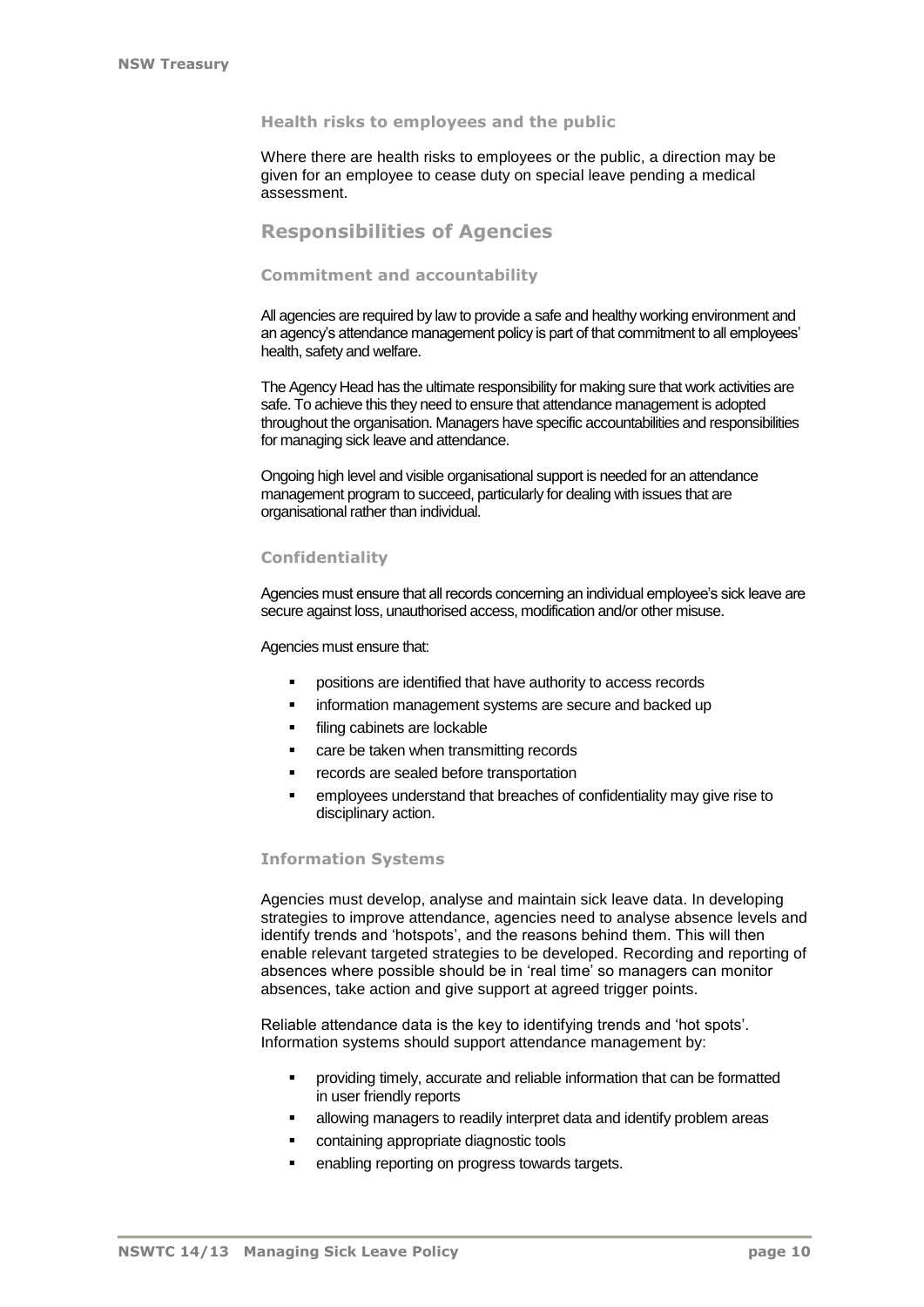The system should enable collection of information by the organisation as a whole and by agency/branch/unit, and fields could include the dates and days of absences, duration of absences and occupational group/grade.

#### **Targets and benchmarks**

Targets and benchmarks set must be realistic and reflect the particular situation of each employee group/grade, and could include patterns in similar organisations, typical levels for grades, gender, age, location, job type, or pattern of work, for example shift work.

#### **Development of targeted strategies**

There is no 'one size fits all' approach to address problematic absences, either across the public sector or across an agency's workplace. Using the data generated, agencies are able to:

- **pin point problem areas**
- focus on the local factors driving absenteeism, and
- **target strategies to address the underlying cause(s).**

Examples of targeted strategies could include ensuring fair access to flexible working arrangements, assisting mature workers by developing alternative workplace arrangements and/or developing healthy workforce programs.

#### **Preventative and early intervention programs**

#### **Healthy Workforce Program**

An employee's health can be significantly influenced by the behavioural choices they make. Attempting to influence those choices through health promotion is one important way to improve the health, happiness and productivity of employees and reduce the levels of sick leave and absence associated with workplace injuries.

Programs need to:

- **•** respond to employees' needs
- **•** be targeted to where sickness absence is highest
- **work within the agency's structure and culture**
- relate to occupational health and safety policies and other factors that may contribute to sick leave and workplace illness or injury.

#### **Employee Assistance Program**

Employee Assistance Program (EAP) is a confidential, independent, early intervention counselling service for employees to address issues that may be affecting their performance. Early intervention, when a problem is relatively small, may avoid the need for employees to take time off work or to seek support from medical professionals. Managers should encourage employees to make full and effective use of EAP.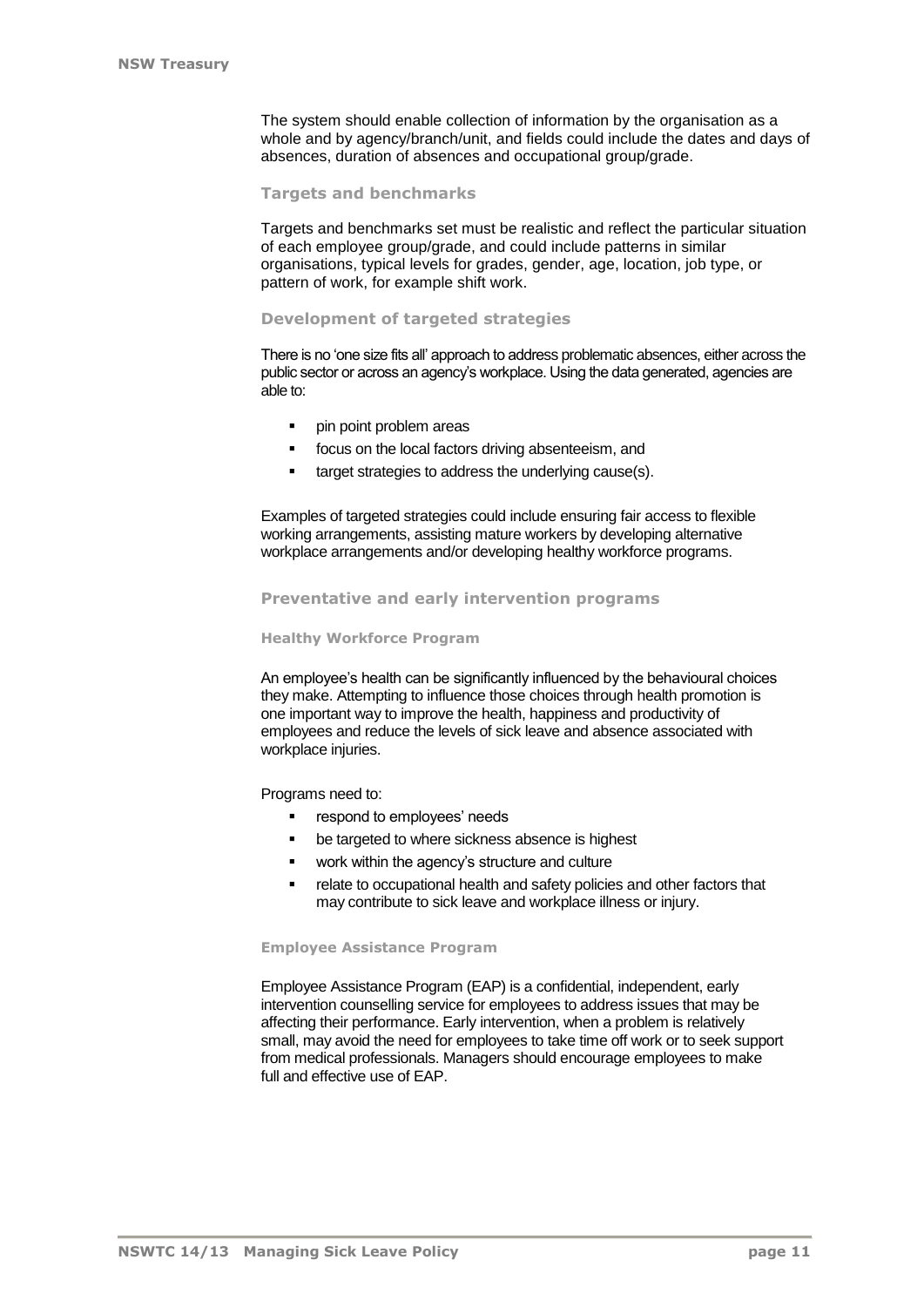#### **Review of industrial arrangements**

Sometimes strategies require changes to work practices contained in industrial agreements or arrangements which need to be negotiated with unions. This may include:

- **•** removing impediments to using permanent or non-permanent relief staff to cover absences rather than the use of overtime
- **F** reviewing any composite pay/annualised salary arrangements
- **strengthening roster planning processes to allow employees to meet not** only planned family and personal commitments but also respond to emergency and unplanned situations as they arise
- the more flexible use of employees across operational areas, for example, the removal of restrictions such as minimum staffing levels where this can be done safely.

### **Analysis and review of performance**

Agencies need to adopt a continuous improvement approach, therefore reviews on how effectively and consistently policies are implemented and embedded within the agency should be carried out. Strategies need to have evaluation measures and reporting schedules in place. As a minimum, sick leave information should be analysed and reviewed by:

- **n** managers on an ongoing basis
- **senior management on a periodic basis**
- the agency's human resources area on a periodic basis and as required
- the Agency Head at least annually, with
- **Facedback of the progress of strategies provided to employees and** unions through the relevant consultative forums.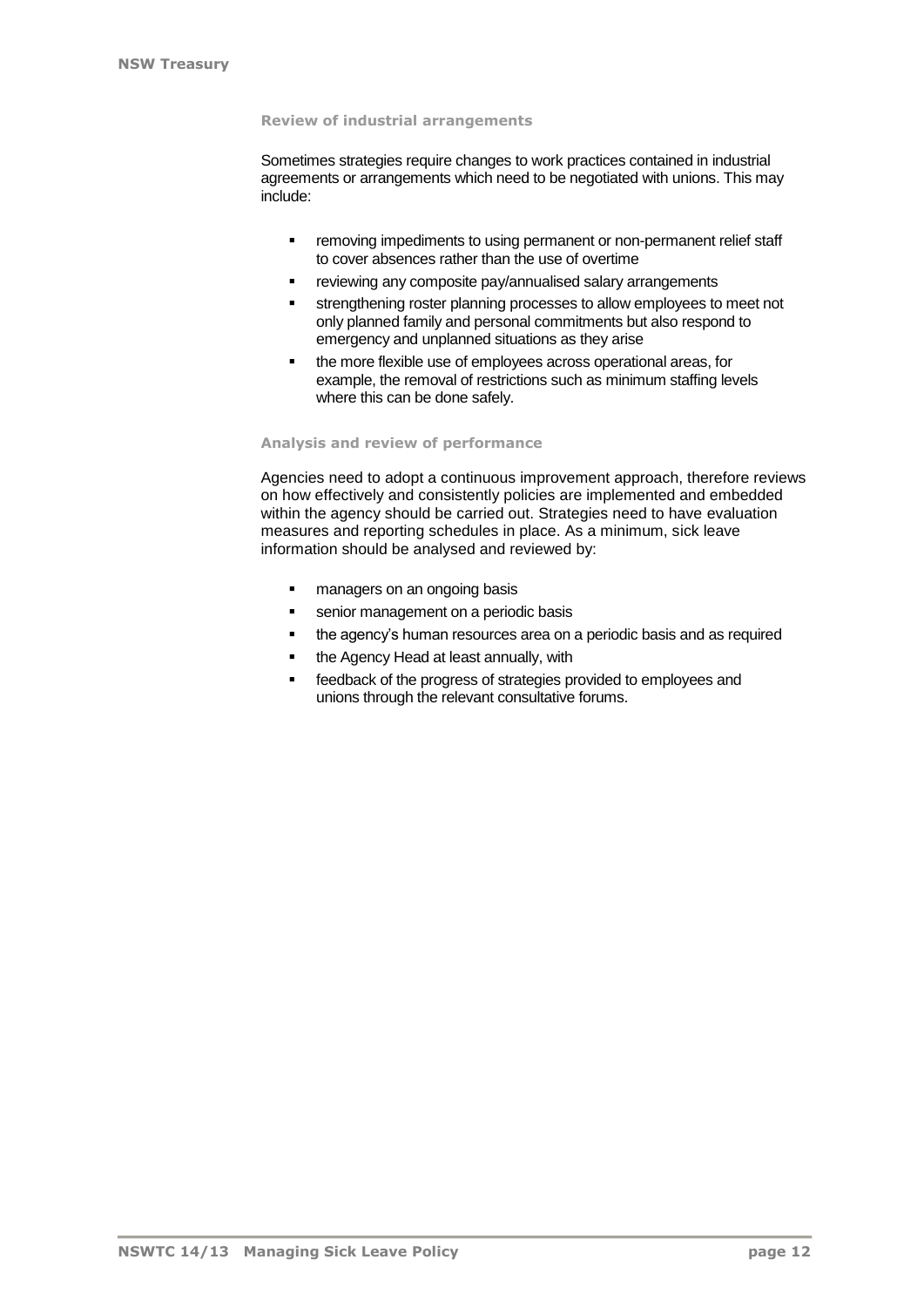## *Crown Employees (Public Service Conditions of Employment) Reviewed Award 2009*

## **79. Sick Leave**

- 79.1 Illness in this clause and in clauses 80 and 81 of this award means physical or psychological illness or injury, medical treatment and the period of recovery or rehabilitation from an illness or injury.
- 79.2 Payment for sick leave is subject to the staff member:
- 79.2.1 Informing their manager as soon as reasonably practicable that they are unable to perform duty because of illness. This must be done as close to the staff member's starting time as possible; and
- 79.2.2 Providing evidence of illness as soon as practicable if required by clause 80, Sick Leave - Requirements for Evidence of Illness of this award.
- 79.3 If the Department Head is satisfied that a staff member is unable to perform duty because of the staff member's illness or the illness of his/her family member, the Department Head:
- 79.3.1 Shall grant to the staff member sick leave on full pay; and
- 79.3.2 May grant to the staff member, sick leave without pay if the absence of the staff member exceeds the entitlement of the staff member under this award to sick leave on full pay.
- 79.4 The Department Head may direct a staff member to take sick leave if they are satisfied that, due to the staff member's illness, the staff member:
- 79.4.1 is unable to carry out their duties without distress; or
- 79.4.2 risks further impairment of their health by reporting for duty; or
- 79.4.3 is a risk to the health, wellbeing or safety of other staff members, Departmental clients or members of the public.
- 79.5 The Department Head may direct a staff member to participate in a return to work program if the staff member has been absent on a long period of sick leave.
- 79.6 Entitlements. A staff member appointed after 13 November 2008 commenced accruing sick leave in accordance with this clause immediately. Existing staff members at 13 November 2008 commenced accruing sick leave in accordance with this clause from 1 January 2009 onwards.
- 79.6.1 At the commencement of employment with the Public Service, a fulltime staff member is granted an accrual of 5 days sick leave.
- 79.6.2 After the first four months of employment, the staff member shall accrue sick leave at the rate of 10 working days per year for the balance of the first year of service.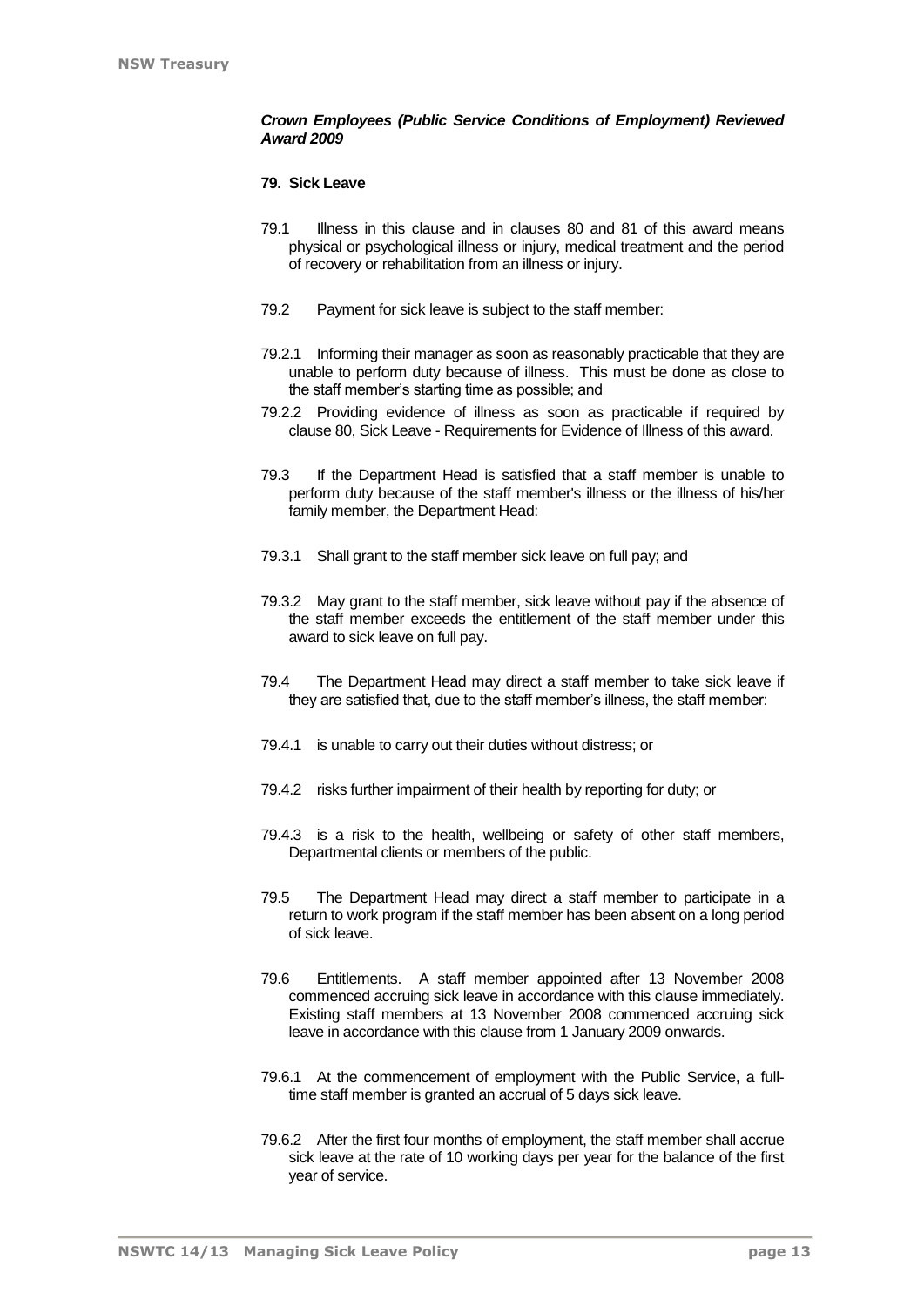- 79.6.3 After the first year of service, the staff member shall accrue sick leave day to day at the rate of 15 working days per year of service.
- 79.6.4 All continuous service as a staff member in the NSW public service shall be taken into account for the purpose of calculating sick leave due. Where the service in the NSW public service is not continuous, previous periods of public service shall be taken into account for the purpose of calculating sick leave due if the previous sick leave records are available.
- 79.6.5 Notwithstanding the provisions of paragraph 79.6.4 of this subclause, sick leave accrued and not taken in the service of a public sector employer may be accessed in terms of the Public Sector Staff Mobility Policy.
- 79.6.6 Sick leave without pay shall count as service for the accrual of recreation leave and paid sick leave. In all other respects sick leave without pay shall be treated in the same manner as leave without pay.
- 79.6.7 When determining the amount of sick leave accrued, sick leave granted on less than full pay, shall be converted to its full pay equivalent.
- 79.6.8 Paid sick leave shall not be granted during a period of unpaid leave.
- 79.7 Payment during the initial 3 months of service Paid sick leave which may be granted to a staff member, other than a seasonal or relief staff member, in the first 3 months of service shall be limited to 5 days paid sick leave, unless the Department Head approves otherwise. Paid sick leave in excess of 5 days granted in the first 3 months of service shall be supported by a satisfactory medical certificate.
- 79.8 Seasonal or relief staff No paid sick leave shall be granted to temporary employees who are employed as seasonal or relief staff for a period of less than 3 months.

## **80. Sick Leave - Requirements for Evidence of Illness**

- 80.1 A staff member absent from duty for more than 2 consecutive working days because of illness must furnish evidence of illness to the Department Head in respect of the absence.
- 80.2 In addition to the requirements under subclause 79.2 of clause 79, Sick Leave of this award, a staff member may absent themselves for a total of 5 working days due to illness without the provision of evidence of illness to the Department Head. Staff members who absent themselves in excess of 5 working days in a calendar year may be required to furnish evidence of illness to the Department Head for each occasion absent for the balance of the calendar year.
- 80.3 As a general practice backdated medical certificates will not be accepted. However if a staff member provides evidence of illness that only covers the latter part of the absence, they can be granted sick leave for the whole period if the Department Head is satisfied that the reason for the absence is genuine.
- 80.4 If a staff member is required to provide evidence of illness for an absence of 2 consecutive working days or less, the Department Head will advise them in advance.